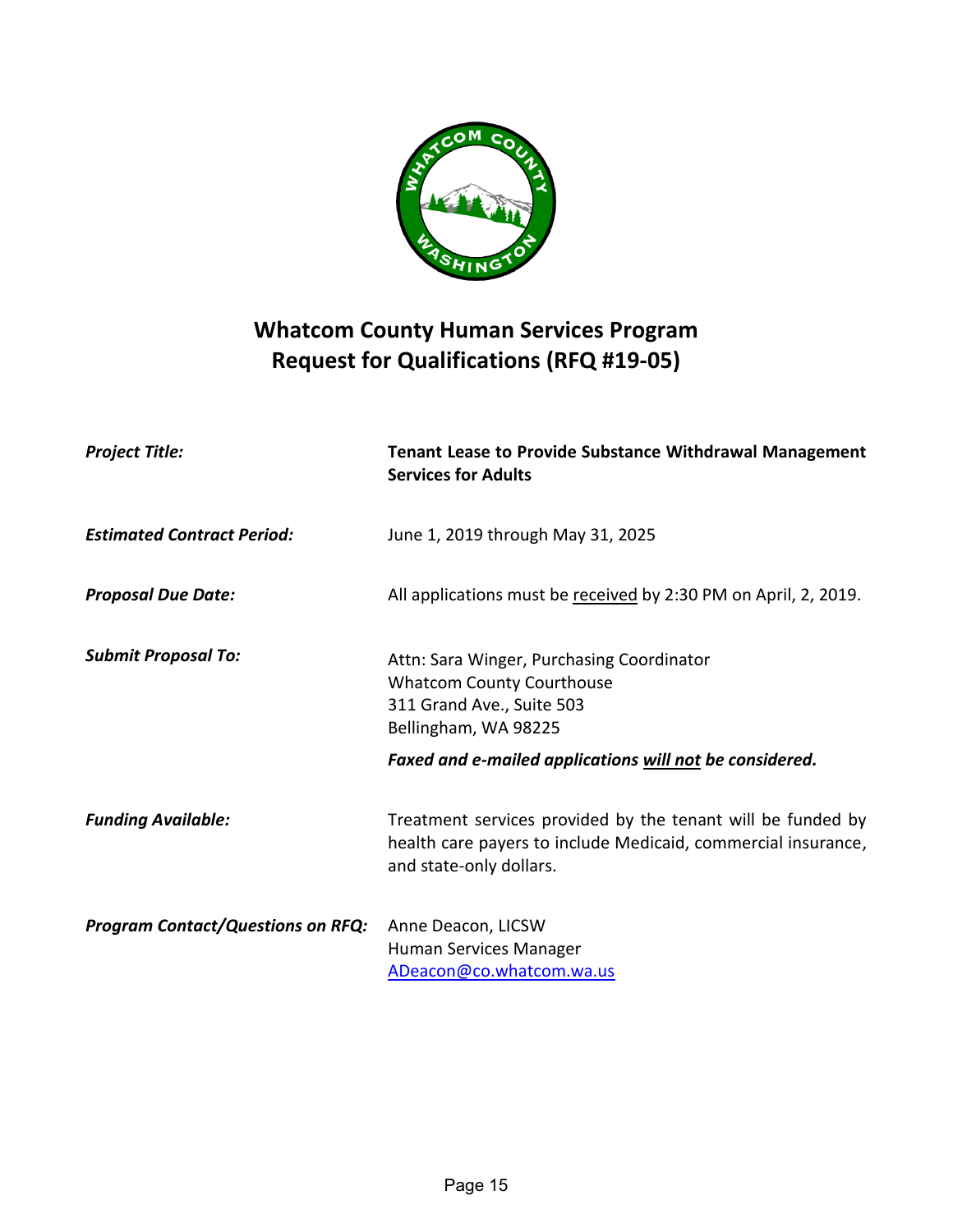## **Whatcom County Request for Qualifications RFQ #19-05**

## **TABLE OF CONTENTS**

| I. |                  |                                                                                       |  |
|----|------------------|---------------------------------------------------------------------------------------|--|
|    | 1.0              |                                                                                       |  |
|    | 2.0              |                                                                                       |  |
|    | 3.0              |                                                                                       |  |
|    | 4.0              |                                                                                       |  |
|    | 5.0              |                                                                                       |  |
|    | 6.0              |                                                                                       |  |
|    | 7.0              |                                                                                       |  |
|    | 8.0              |                                                                                       |  |
|    | 9.0              |                                                                                       |  |
|    |                  |                                                                                       |  |
|    | 1.0              |                                                                                       |  |
|    | 2.0              |                                                                                       |  |
|    | 3.0              |                                                                                       |  |
|    | 4.0              |                                                                                       |  |
|    | 5.0              |                                                                                       |  |
|    | 6.0              |                                                                                       |  |
|    |                  |                                                                                       |  |
|    | 1.0              |                                                                                       |  |
|    | 2.0              |                                                                                       |  |
|    |                  |                                                                                       |  |
|    |                  | B. Management Proposal - Limit to four (4) pages (Maximum points: 20)  5              |  |
|    |                  | C. Service Guidelines and Expectations Response - Limit to six (6) pages              |  |
|    |                  |                                                                                       |  |
|    |                  | D. Budget & Personnel Worksheets - Attachment B (Maximum points: 20) 6                |  |
|    |                  | E. Copy of most recent audit or external financial review - Please only submit        |  |
|    |                  |                                                                                       |  |
|    |                  |                                                                                       |  |
|    |                  |                                                                                       |  |
|    | 1.0              |                                                                                       |  |
|    | 2.0 <sub>2</sub> |                                                                                       |  |
|    | 3.0              |                                                                                       |  |
|    | 4.0              |                                                                                       |  |
|    | 5.0              |                                                                                       |  |
|    | 6.0              |                                                                                       |  |
|    | 7.0              |                                                                                       |  |
|    | 8.0              |                                                                                       |  |
|    |                  |                                                                                       |  |
|    |                  |                                                                                       |  |
|    |                  | Attachment B - Budget and Personnel Worksheets  Attachment B is a separate Excel file |  |
|    |                  |                                                                                       |  |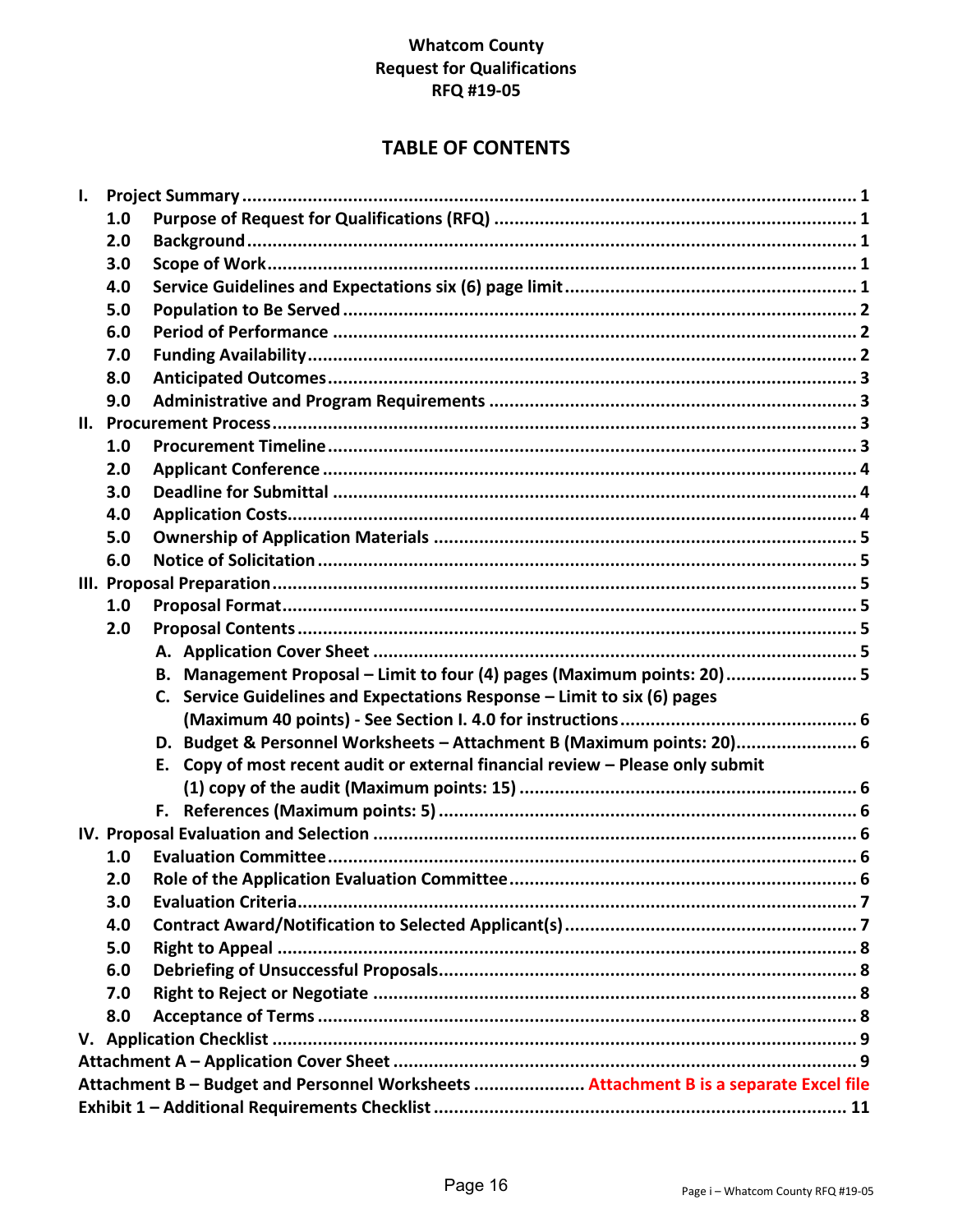#### <span id="page-2-0"></span>**I. Project Summary**

### <span id="page-2-1"></span>**1.0 Purpose of Request for Qualifications (RFQ)**

The Whatcom County Human Services Program seeks to contract with a single qualified behavioral health treatment provider to lease treatment unit space at the soon-to-be constructed Crisis Stabilization Facility.

#### <span id="page-2-2"></span>**2.0 Background**

Whatcom County currently owns a Crisis Triage Facility that houses 13 treatment beds, eight of them dedicated to Substance Withdrawal Management services, and five of them dedicated to Mental Health Stabilization services. The demand for these services is increasing beyond the current building's capacity to respond. Whatcom County has prioritized the need to divert individuals from arrest and into treatment whenever appropriate in order to reduce incarceration while improving the health and wellness of adults experiencing behavioral health crises. Additionally, the county seeks to divert individuals from Emergency Medical Services, to include the hospital emergency department, and into appropriate and less costly services that will provide substance withdrawal management services and connection to ongoing treatment.

State, regional, and community partners strongly support an expansion and enhancement of mental health stabilization services in the county. These partners include the state's Department of Commerce who provided grant funding to support construction, the North Sound Behavioral Health Organization who also provided funding support for construction, the county's Incarceration Prevention and Reduction Task Force, the county's Behavioral Health Advisory Committee, and the county's Executive and Legislative branches of government who dedicated local funds as well to support construction.

The Crisis Stabilization Facility being constructed will house two, 16-bed treatment units, and a commercial kitchen. The county intends to offer two separate leases to treatment providers who will deliver behavioral health services. This RFQ seeks a tenant for one of the treatment units who is a qualified treatment provider of substance withdrawal management services.

#### <span id="page-2-3"></span>**3.0 Scope of Work**

The treatment provider who is awarded a lease pursuant to this RFQ will be required to provide substance withdrawal management services at 3.2 and 3.7 ASAM (American Society of Addiction Medicine) levels of care. The tenant must be able to secure licensure as a Residential Treatment Facility as well as program certification for Withdrawal Management services for adults. The program will be voluntary for the patients served.

The county seeks a tenant who can demonstrate a recovery model environment, guided in part by SAMHSA's (Substance Abuse and Mental Health Services Administration) ten fundamental components of recovery. The facility environment should be welcoming and supportive with a focus on individualized responses to resident patients.

#### <span id="page-2-4"></span>**4.0 Service Guidelines and Expectations six (6) page limit**

#### *Briefly respond to the questions below:*

1. What is your agency capacity to participate in all of the necessary meetings and activities prior to the opening of the facility?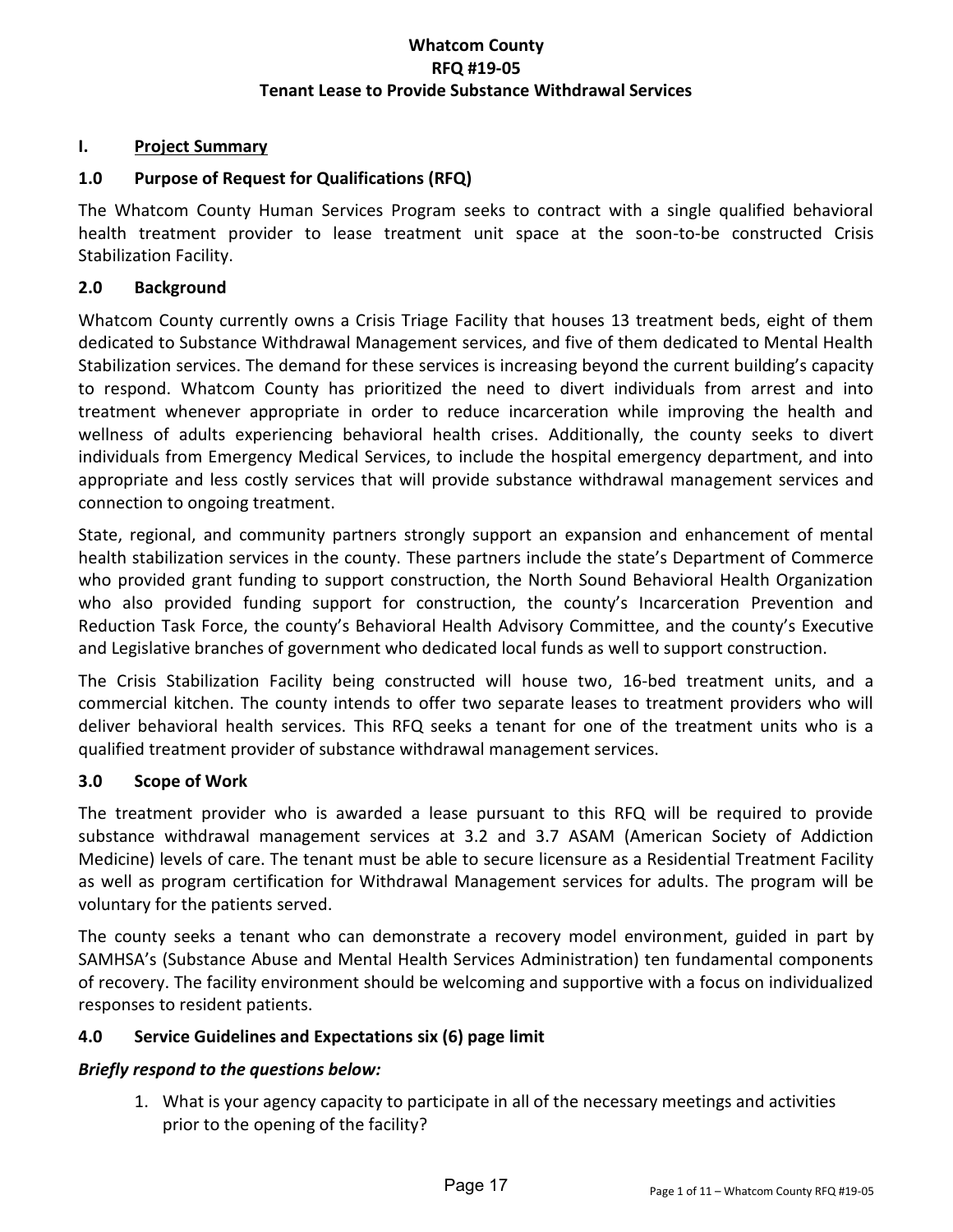## *Describe briefly how your agency will address the following:*

- 1. staffing model designed to provide ASAM level 3.7 withdrawal management services
- 2. adjust level of care to a 3.2 ASAM level when indicated
- 3. conduct on-site medical clearance for admission
- 4. optimize drop offs by Law Enforcement
- 5. optimize drop offs by Emergency Medical Services (EMS)
- 6. manage soiled and contaminated client clothing upon admission
- 7. procure prescriptions for clients as well as store medications on-site
- 8. prescribe and administer medications
- 9. initiate Medication Assisted Treatment for both withdrawal management purposes as well as maintenance
- 10. monitor client health and wellbeing during withdrawal phase
- 11. optimize utilization of the facility at a minimum of 85% capacity
- 12. infuse a recovery model into the treatment unit
- 13. collaborate with mental health treatment provider co-occupying the Crisis Stabilization Facility
- 14. plan, coordinate, and transfer ongoing care upon discharge including any necessary medication
- 15. engage in ongoing proactive messaging with stakeholders in the community to promote program benefits

#### <span id="page-3-0"></span>**5.0 Population to Be Served**

Adults aged 18 and older who are experiencing distress as a result of alcohol or drug toxicity that requires detoxification services in a professionally monitored setting.

#### <span id="page-3-1"></span>**6.0 Period of Performance**

The contract period for services solicited under this RFQ is June 1, 2019 through May 31, 2025. The lease contract is subject to evaluation of program performance. Tenancy will likely begin in early 2020, and it is expected that the successful applicant will participate in program and building design planning activities in advance of tenancy.

#### <span id="page-3-2"></span>**7.0 Funding Availability**

No funding is offered with this RFQ. However, in-kind support will be offered via reasonable rent expenses for the duration of the lease as well as some building maintenance efforts provided by the county. It is expected that the treatment services provided by the tenant will be funded by health care payers to include Medicaid, commercial insurance, and state general fund dollars. The tenant/treatment provider will need to bill these payers directly in order to receive reimbursement for the costs of providing services.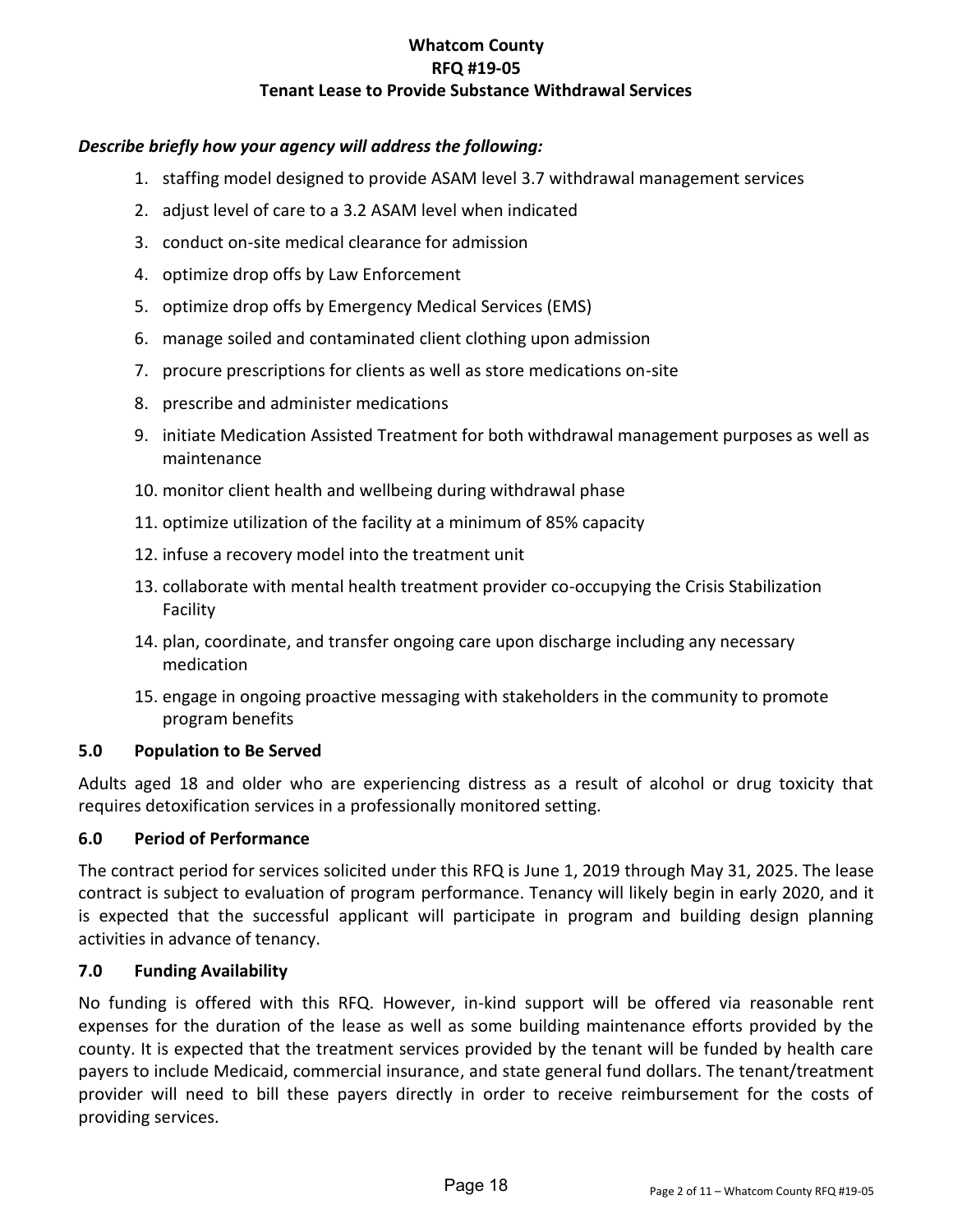#### <span id="page-4-0"></span>**8.0 Anticipated Outcomes**

The tenant/treatment provider will:

- 1. Sign and maintain the lease in good standing for six (6) years.
- 2. Acquire and maintain licensure as a Residential Treatment Facility.
- 3. Acquire and maintain state certification for Withdrawal Management services for Adults.
- 4. Provide services at 3.2 and 3.7 ASAM levels of care.
- 5. Ensure high level of utilization of the facility and services.
- 6. Work collaboratively with community first responders to include law enforcement, behavioral health treatment providers, and the hospital.
- 7. Provide quality withdrawal management services throughout the duration of the lease.

## <span id="page-4-1"></span>**9.0 Administrative and Program Requirements**

Responses to this RFQ will be accepted from any legally-constituted entity that meets the following conditions:

- 1. The applicant is incorporated as a non-profit corporation in the State of Washington and has been granted 501(c)(3) tax-exempt status by the United States Internal Revenue Service or is a sole proprietorship, general partnership, corporation, limited partnership, limited liability company, or limited liability partnership or is a commission or authority established pursuant to applicable Washington State law or, if a successful applicant, will be incorporated as such in Washington State.
- 2. The applicant has a demonstrated capacity to ensure adequate administrative and accounting procedures and controls necessary to safeguard all funds that may be awarded under the terms of this RFQ.
- 3. The applicant has a current Federal Tax ID number.
- 4. The applicant demonstrates the capability to meet program expenses in advance of reimbursement.

## <span id="page-4-2"></span>**II. Procurement Process**

## <span id="page-4-3"></span>**1.0 Procurement Timeline**

The Procurement Timeline on the following page outlines the tentative schedule for the RFQ process. All dates after the proposal submission due date are approximate and may be adjusted as necessary, without amending this document. Resulting contracts will be awarded for the period of June 1, 2019 to May 31, 2025.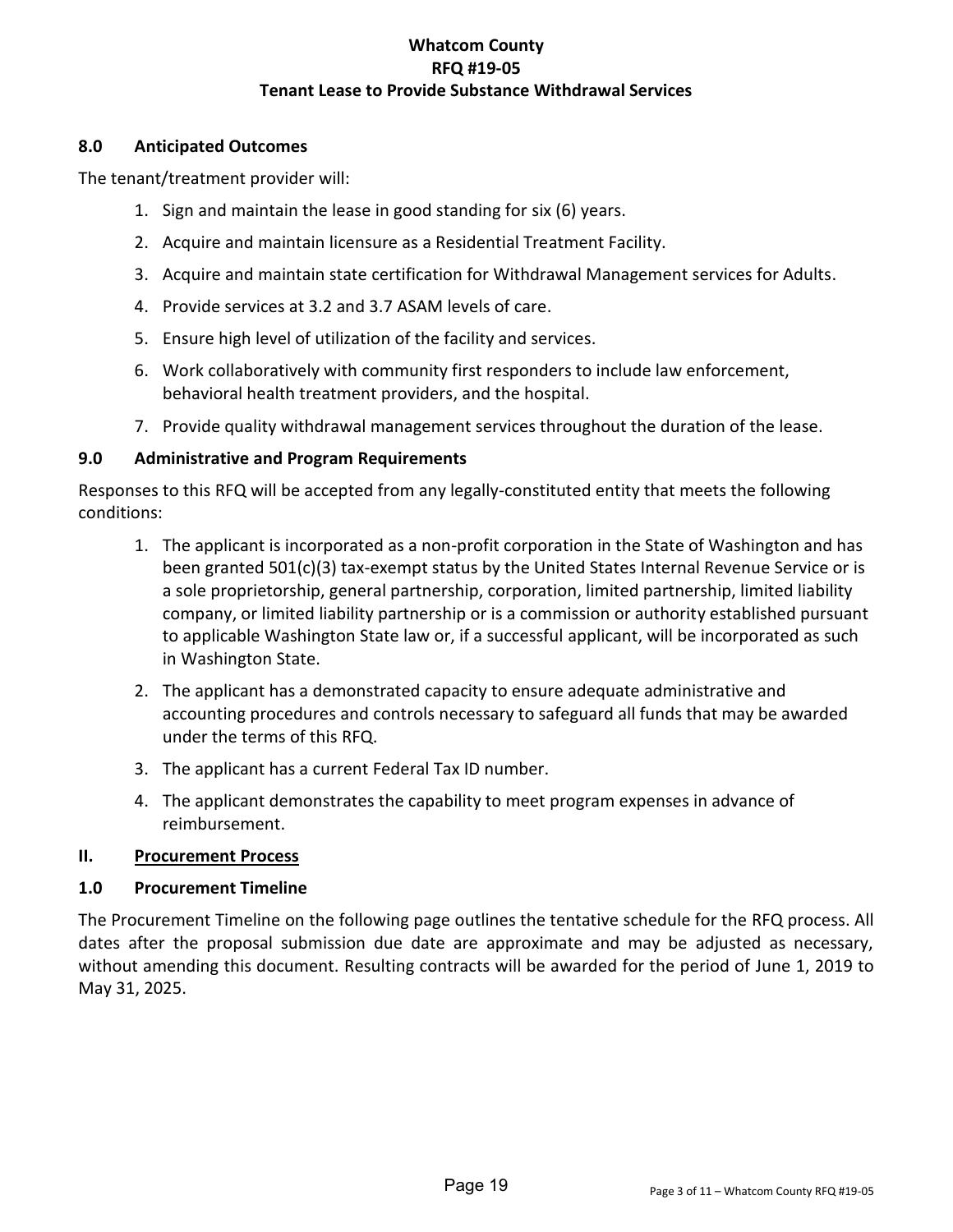| <b>Request for Qualifications Issued</b>           | Wednesday, February 27, 2019            |  |  |
|----------------------------------------------------|-----------------------------------------|--|--|
| <b>Applicant Conference</b>                        | Tuesday, March 12, 2019 at 10:00 AM     |  |  |
|                                                    | 509 Girard Street, Bellingham, WA 98225 |  |  |
|                                                    | Creekside Conference Room               |  |  |
| Proposals Due                                      | Tuesday, April 2, 2019 by 2:30 PM       |  |  |
| Review Process by Application Evaluation Committee | Thursday, April 4, 2019                 |  |  |
| Interviews by Application Evaluation Committee     | Week of April 8th, 2019                 |  |  |
| AEC Recommendations to County                      | Monday, April 29, 2019                  |  |  |
| <b>Award Notification</b>                          | Wednesday, May 1, 2019                  |  |  |
| <b>Estimated Contract Start Date</b>               | June 1, 2019                            |  |  |

#### <span id="page-5-0"></span>**2.0 Applicant Conference**

An Applicant Conference will be held on **Tuesday, March 12th at 10:00 AM at 509 Girard Street, Creekside Conference Room.** The purpose of the conference will be to explain the RFQ process and answer general informational questions. All prospective applicants are encouraged but not required to attend.

Following the Applicant Conference, a list of questions and answers from the Applicant Conference will be distributed to all known recipients of the RFQ documents. The Q&A document will be issued as an Addendum to the RFQ. **All applicants will be required to sign the Addendum Cover Sheet and submit it with their applications.**

**Whatcom County has no obligation to accept further inquiries after the Applicant Conference. However, if further inquiries are accepted, the questions and answers will be written and distributed to all known Applicant Conference attendees.** 

#### <span id="page-5-1"></span>**3.0 Deadline for Submittal**

To be considered, applications must be received **no later than 2:30 PM on Tuesday, April 2, 2019** at the following location:

 Attn: Sara Winger, Purchasing Coordinator Whatcom County AS-Finance 311 Grand Ave., Suite 503 Bellingham, WA 98225

**Late applications will be deemed ineligible and will not be considered.** Responses transmitted directly to Whatcom County Government electronically or by fax will not be considered.

#### <span id="page-5-2"></span>**4.0 Application Costs**

The County is not liable for any costs incurred by the applicant before the issuance of a contract. All costs incurred in responding to this RFQ, including, but not limited to, travel costs to attend the Applicant's Conference and the Application Evaluation Committee meeting(s), any consultant fees, and any costs associated with contract negotiation sessions, are solely the responsibility of the applicant.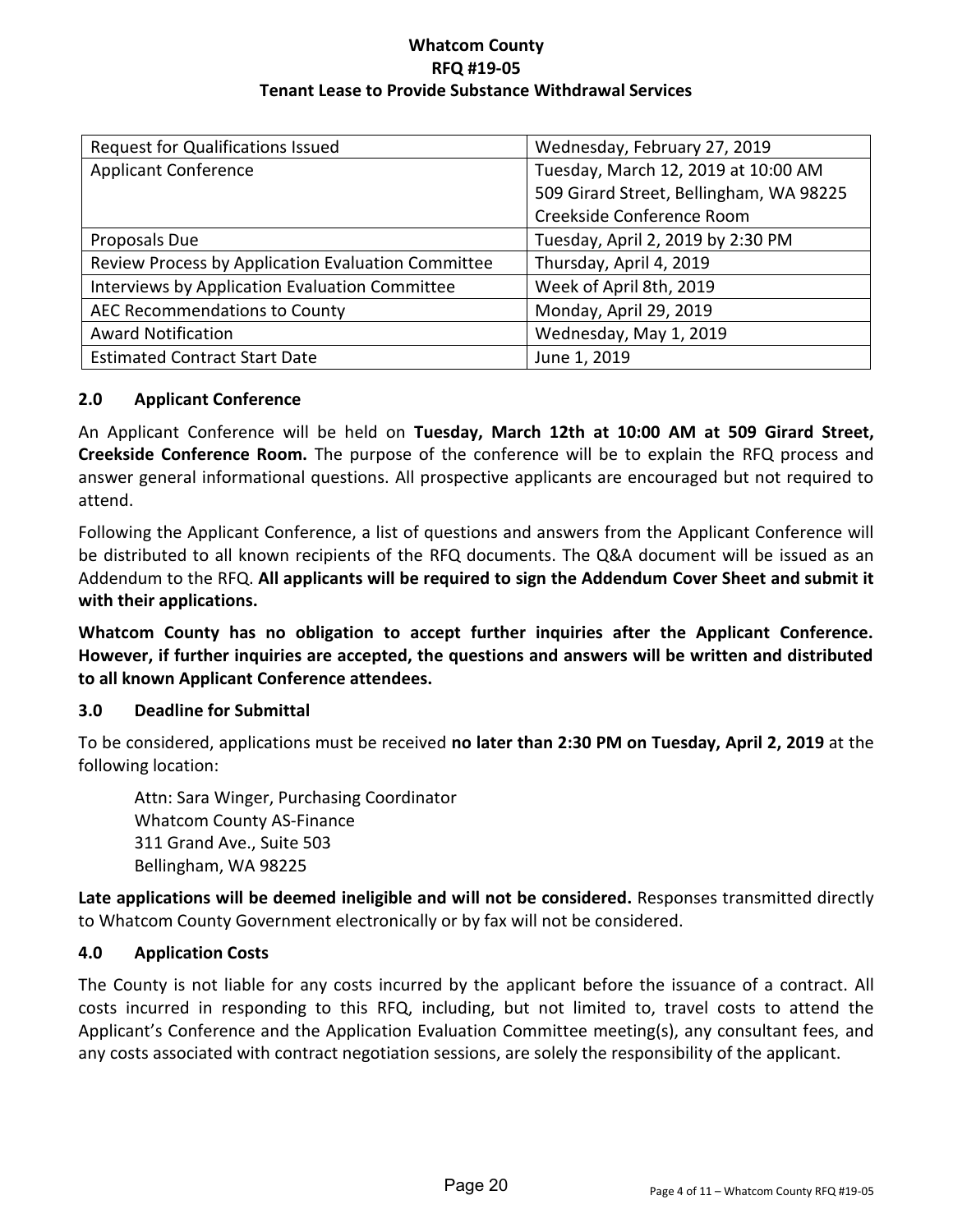## <span id="page-6-0"></span>**5.0 Ownership of Application Materials**

Applications and other materials submitted in response to this request become the property of the County, are public record, and will not be returned. It is understood and agreed that applicant claims no proprietary rights to the ideas or approaches contained in its application.

#### <span id="page-6-1"></span>**6.0 Notice of Solicitation**

Failure of the County to notify any party or parties directly regarding the availability of this RFQ shall not void the process.

#### <span id="page-6-2"></span>**III. Proposal Preparation**

#### <span id="page-6-3"></span>**1.0 Proposal Format**

- A. Applications must be typewritten in black 12-point font on standard 8  $\frac{1}{2}$  x 11 inch white paper with one-inch margins and stapled once in the upper left corner. Applications submitted on recycled paper and printed double-sided are encouraged. Applications submitted with binders or covers will be rejected. Page numbers are required. Extensive artwork, photographs, and printing should be avoided. Do not include any materials not requested in this RFQ and its attachments.
- B. Applications must be limited to ten (10) pages, not including the Application Cover Sheet, the external financial audit or review, budget and personnel worksheets, or references.
- C. Applicants must **submit one (1) original and five (5) copies** of the application in a sealed envelope, plainly marked on the outside with the applicant's name and address and the words "Request for Qualifications #19-05."
- D. The original printed packet must have original signatures. **Applications that do not contain an original and the prescribed number of copies will be deemed unacceptable and will not be considered.**
- E. All responses must contain the information requested.

Please respond to each section in the same order in which it is asked. Any deviation from these specifications must be clearly addressed in writing. Failure to supply materials required will result in a rejection of the entire submittal.

#### <span id="page-6-5"></span><span id="page-6-4"></span>**2.0 Proposal Contents**

#### **A. Application Cover Sheet**

Complete the attached Application Cover Sheet. An authorized signatory of the applicant's organization must sign the cover sheet.

#### <span id="page-6-6"></span>**B. Management Proposal – Limit to four (4) pages** (Maximum points: 20)

Please provide a description of the following:

- i. Agency's history and organizational structure.
- ii. Agency's staffing model of who will provide all services within the Withdrawal Management treatment unit including a brief description of their qualifications, education and experience, and any licenses and/or certificates they hold.
- iii. Agency's experience related to the services that the tenant will be providing.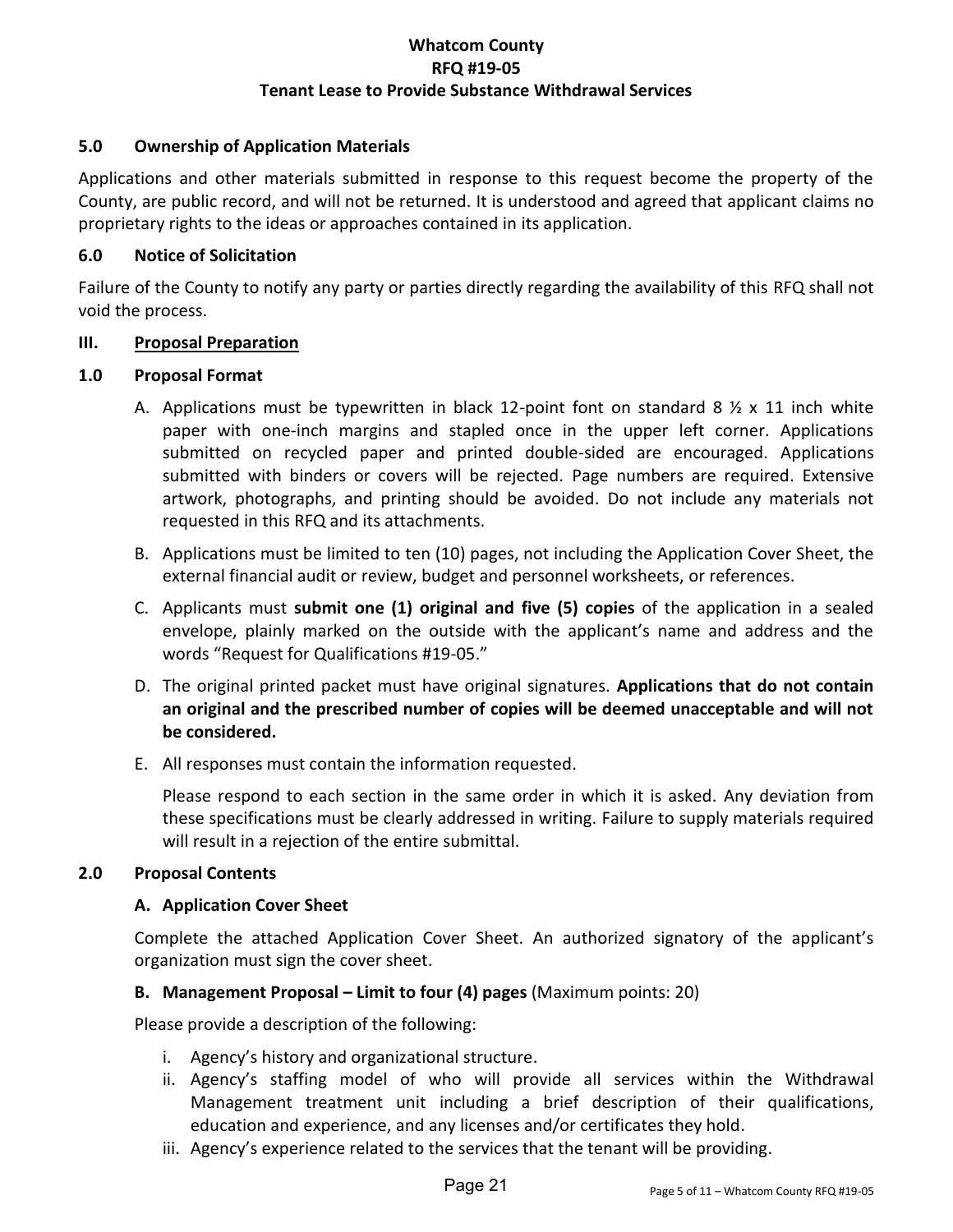iv. Agency's quality control measures and mechanisms for ensuring sound financial and accounting practices.

## <span id="page-7-0"></span>**C. Service Guidelines and Expectations Response – Limit to six (6) pages** (Maximum 40 points) - See **Section I**. **4.0** for instructions

Include your brief answer to the questions listed in the Project Summary above. This section should not exceed six pages.

## <span id="page-7-1"></span>**D. Budget & Personnel Worksheets – Attachment B** (Maximum points: 20)

These worksheets provide a brief summary of total annual costs associated with providing 24/7/365 Withdrawal Management Services for Adults in the 16-bed treatment unit. Do NOT include building lease costs in the cost estimate.

## <span id="page-7-2"></span>**E. Copy of most recent audit or external financial review – Please only submit (1) copy of the audit** (Maximum points: 15)

## <span id="page-7-3"></span>**F. References** (Maximum points: 5)

Include a list of at least three (3) individuals or entities who may be contacted to provide information regarding the applicant's ability to carry out the terms and purpose of this RFQ. Provide names of contacts, telephone numbers, and e-mail addresses (if available).

#### <span id="page-7-4"></span>**IV. Proposal Evaluation and Selection**

#### <span id="page-7-5"></span>**1.0 Evaluation Committee**

An Application Evaluation Committee (AEC) appointed by the Whatcom County Human Services Manager will review and evaluate eligible applications and make recommendations to the Whatcom County Human Services Program. The AEC will consist of at least 4 individuals who are knowledgeable about the specific professional services that the tenant will provide.

#### <span id="page-7-6"></span>**2.0 Role of the Application Evaluation Committee**

#### A. Unacceptable Applications

The Whatcom County Human Services Manager will first determine which applications are not responsive to the RFQ and must be deemed unacceptable. **Unacceptable applications are those which meet at least one of the following criteria:** 

- i. Incomplete application
- ii. Submission of a proposal that proposes services that deviate from the technical requirements set forth in this document
- iii. Applicant does not meet the administrative requirements of this RFQ
- iv. Failure to comply with any part of this RFQ or any exhibit to this RFQ, including, but not limited to, deadline for submittal and application format
- v. Submission of incorrect, misleading, or false information
- B. AEC Evaluation and Applicant Interviews

The AEC members will then independently evaluate and rate each application, awarding points up to the maximum points available for each section. They will then convene as a group on the date indicated on the Procurement Timeline shown above to interview applicants concerning the content of their applications.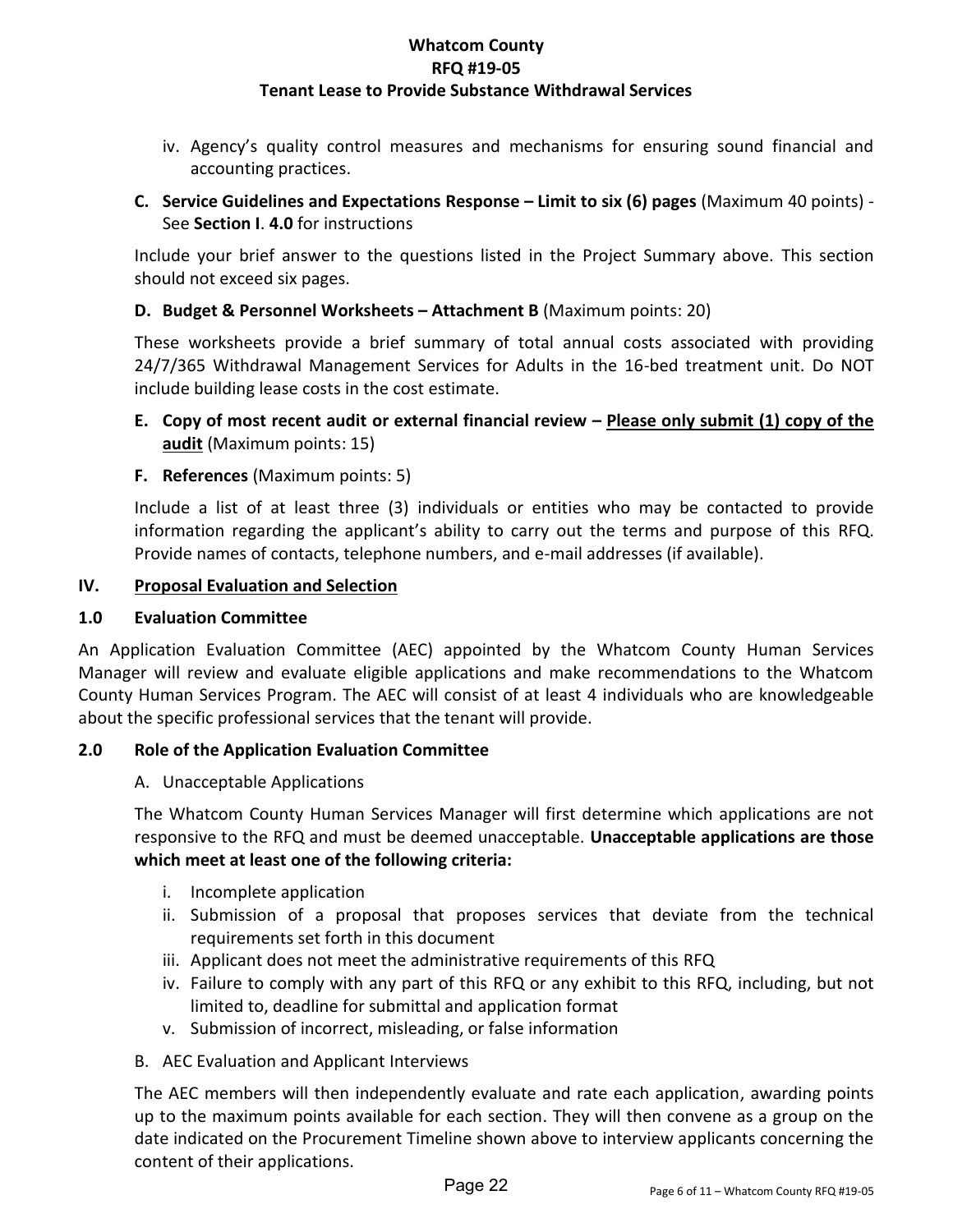#### C. Additional Information by Request

At the time interviews are arranged, applicants may be asked to provide clarification or additional information, including evidence of compliance with Administrative Requirements (see Exhibit 1, Additional Requirements Checklist, for a list of items that may be requested). **Applicants should be prepared to provide additional information, as requested, and to meet with the AEC at the prearranged interview time.** 

#### D. Final Recommendation to the County

Following the applicant interviews, the AEC will discuss the applications and perform any necessary review or verification of their content. Based on the evaluation of the application materials, the interviews, and any additional inquiry, the AEC will determine a cumulative score for the applications. The AEC will then present its recommendations to the Whatcom County Human Services Program staff.

#### <span id="page-8-0"></span>**3.0 Evaluation Criteria**

The maximum number of evaluation points available is 100 points, as detailed in Section III.2 above. The following maximum points will be assigned to the proposals for evaluation purposes:

- **Application Cover Sheet (0 points)**
- **Management Proposal (20 points)**
- **Service Guidelines and Expectations Response (40 points)**
- Budget & Personnel Worksheets Exhibit B (20 points)
- Copy of most recent audit or external financial review (15 points)
- References (5 points)

In evaluating each proposal, Whatcom County reserves the right to consider past County contract performance and any other data or information that the County deems indicative of performance in making its funding decisions.

#### <span id="page-8-1"></span>**4.0 Contract Award/Notification to Selected Applicant(s)**

The authority to enter into a contract rests with the Whatcom County Executive, except as designated. Decisions regarding contract awards for services solicited by this RFQ will be made on or about May 1, 2019. Contracts are anticipated to be in effect from June 1, 2019 until May 31, 2025.

Any contract resulting from this RFQ will be between the Whatcom County Health Department and the applicant organization. Contractors will be required to comply with the terms and conditions of the Whatcom County Contract for Services Agreement. A copy of the standard Whatcom County Contract for Services Agreement is available on the County website at [http://www.whatcomcounty.us/](http://www.whatcomcounty.us/DocumentCenter/View/1488/Contract-for-Services-Agreement-PDF?bidId) [DocumentCenter/View/1488/Contract-for-Services-Agreement-PDF?bidId.](http://www.whatcomcounty.us/DocumentCenter/View/1488/Contract-for-Services-Agreement-PDF?bidId)

**The successful applicant who enters into a lease contract with Whatcom County subsequent to the RFQ process will not be reimbursed for services provided prior to the final execution and signature of the contract by all parties.** 

Contractors will be required to maintain books, records, documents, and other evidence directly related to performance of the work in accordance with Generally Acceptable Accounting Procedures. Whatcom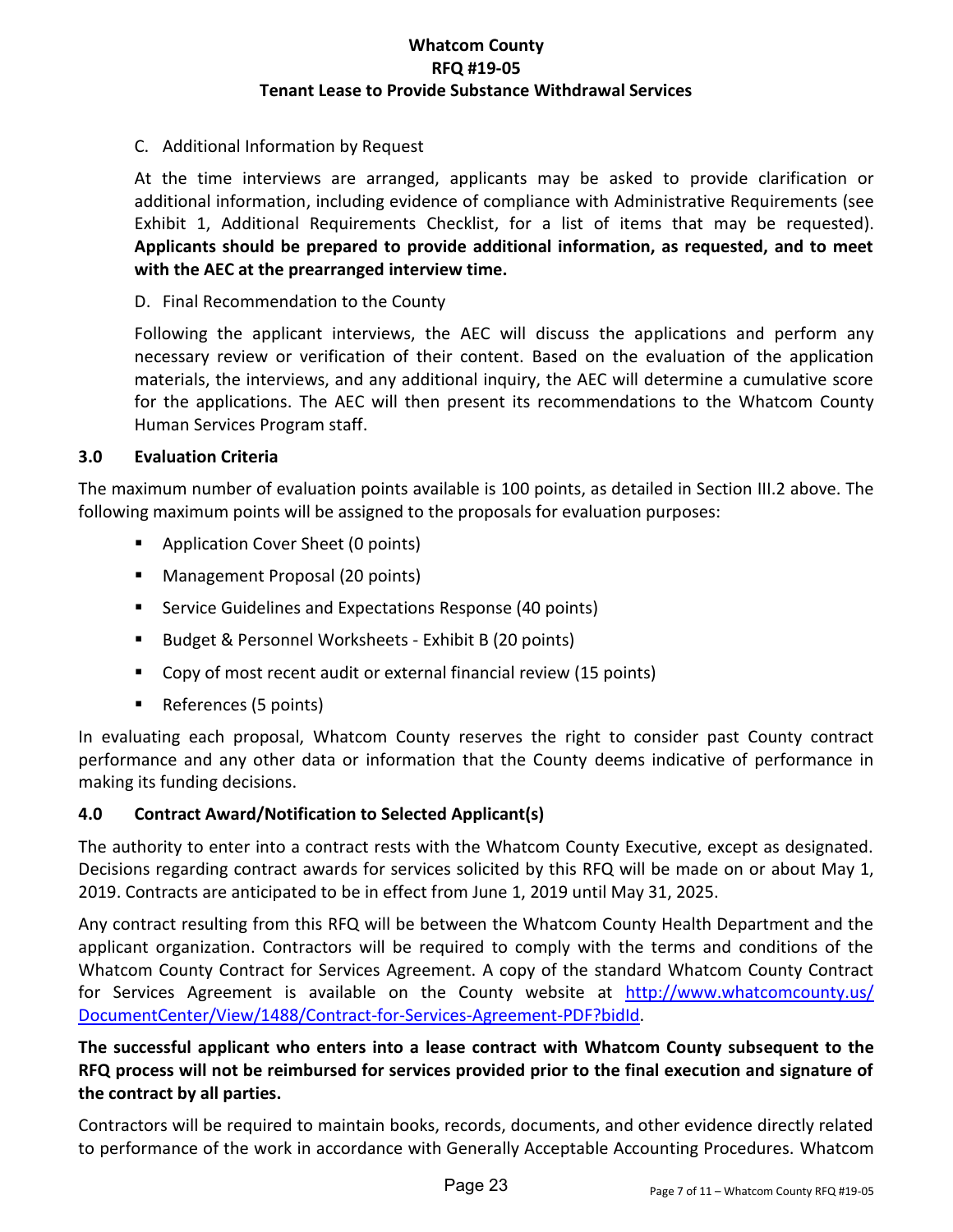County, or any of its duly authorized representatives, shall have access to such books, records, and documents for inspection and audit for a period of three years after completion of work. Data may be required for audit or evaluation purposes. Contractors will additionally provide a certificate of general liability and property damage insurance naming Whatcom County as co-insured.

## <span id="page-9-0"></span>**5.0 Right to Appeal**

Non-selected applicants have the right to appeal the decision of the County, limited to procedural or legal errors in the selection process. In the event that no such procedural or legal errors are found to have occurred, the decision of the County shall be final.

An aggrieved applicant may, within five (5) working days after the award of a contract, appeal in writing to the Assistant Director of the Whatcom County Health Department. The appeal must state all facts and arguments upon which the appeal is based. The Assistant Director will review the RFQ and the facts alleged as grounds for the appeal. The Assistant Director will render a written decision within thirty (30) working days of the receipt of the appeal. The decision of the Assistant Director will be final.

## <span id="page-9-1"></span>**6.0 Debriefing of Unsuccessful Proposals**

Upon request, a debriefing conference will be scheduled with an unsuccessful applicant. The request for a debriefing conference must be received by the Whatcom County Human Services Manager within five (5) business days after the notification letter is mailed to the applicant. The debriefing must be held within three (3) business days of the request. Discussions will be limited to a critique of the applicant's proposal. Comparisons between proposals or evaluations of other proposals will not be allowed. Debriefing conferences may be conducted in person or on the telephone and will be scheduled for a maximum of one hour.

## <span id="page-9-2"></span>**7.0 Right to Reject or Negotiate**

The County reserves the right to reject any or all applications if such rejection is in the County's best interest. This Request for Qualifications is a solicitation for offers and is not to be construed as an offer, a guarantee, or a promise that the solicited services will be purchased by the County. The County may withdraw this Request for Qualifications at any time and for any reason without liability to applicants for damages, including, but not limited to, application preparation costs.

Additionally, the County reserves the right to negotiate with the potentially selected applicants and may request additional information or modification from an applicant. When deemed advisable, and before any contract is let, the County reserves the right to arrange an onsite, pre-award review to determine the applicant's ability to meet the terms and conditions of the RFQ.

## <span id="page-9-3"></span>**8.0 Acceptance of Terms**

By submitting an application in response to this RFQ, the applicant accepts all terms and conditions of this RFQ, as well as all County and State regulations and requirements pertaining to the operation of the solicited services. If awarded a contract, the applicant's response will become part of the contract agreement. The applicant will be bound by the terms of the RFQ, unless the County agrees otherwise. The County reserves the right to introduce additional terms and/or conditions during contract negotiations.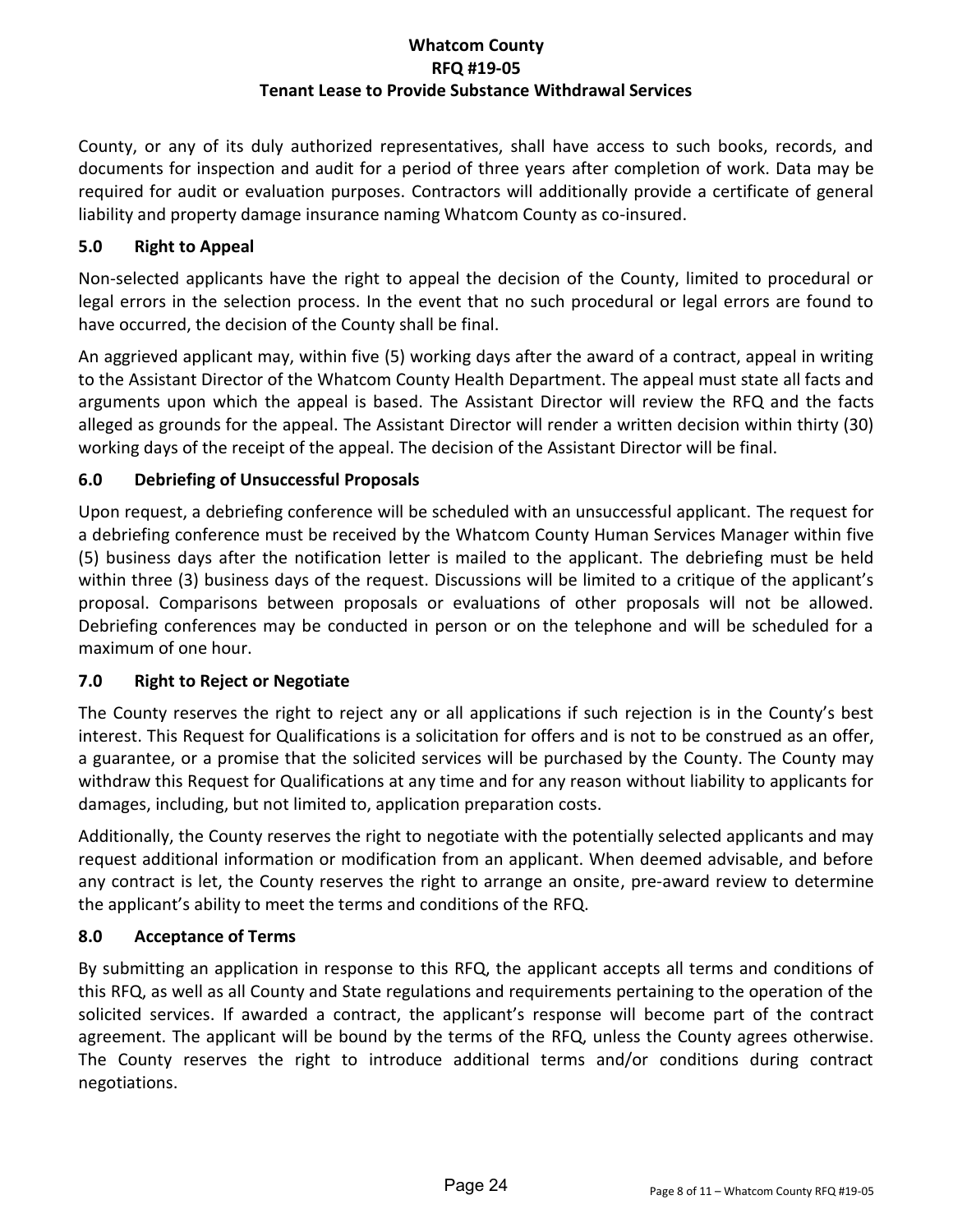#### <span id="page-10-0"></span>**V. Application Checklist**

Please ensure that your completed application includes all of the following:

- 1. A completed Application Coversheet (Attachment A), including documentation of non-profit status
- 2. A completed Management Proposal, with answers to each of the bulleted items and/or providing all requested information
- \_\_\_\_\_\_3. A completed Service Guidelines and Expectations Response
	- a. Completed Budget & Personnel Worksheets (Attachment B)
- **4.** A copy of the agency's most recent audit or external financial review
- \_\_\_\_\_\_5. Three (3) references, if requested
- \_\_\_\_\_\_6. Addendum Cover Sheet, if applicable

You may be asked during the evaluation process to provide one or more of the items listed in Exhibit 1 – Additional Requirements Checklist.

#### **Attachment A – Application Cover Sheet**

#### <span id="page-10-1"></span>**Applicant Information**

| Name and Title of Authorized Representative: |                       |        |       |      |  |
|----------------------------------------------|-----------------------|--------|-------|------|--|
|                                              | Name of Organization: |        |       |      |  |
| Address:                                     |                       |        | City: |      |  |
| State:                                       | Zip Code:             | Phone: |       | Fax: |  |
| E-mail:                                      |                       |        |       |      |  |

#### **Legal Requirements**

Please check the appropriate box below and provide the information requested:

| Documentation of private or public non-profit status      |
|-----------------------------------------------------------|
| IRS Employer Identification Number (EIN): __________      |
| State of Washington Business License Number(s):           |
| Program Licensure or Certification Status, if applicable: |
|                                                           |

I understand the terms and conditions of the RFQ and certify that the above-named agency will comply with all Whatcom County requirements if a contract award is made. All information contained in this application is true and accurate to the best of my knowledge.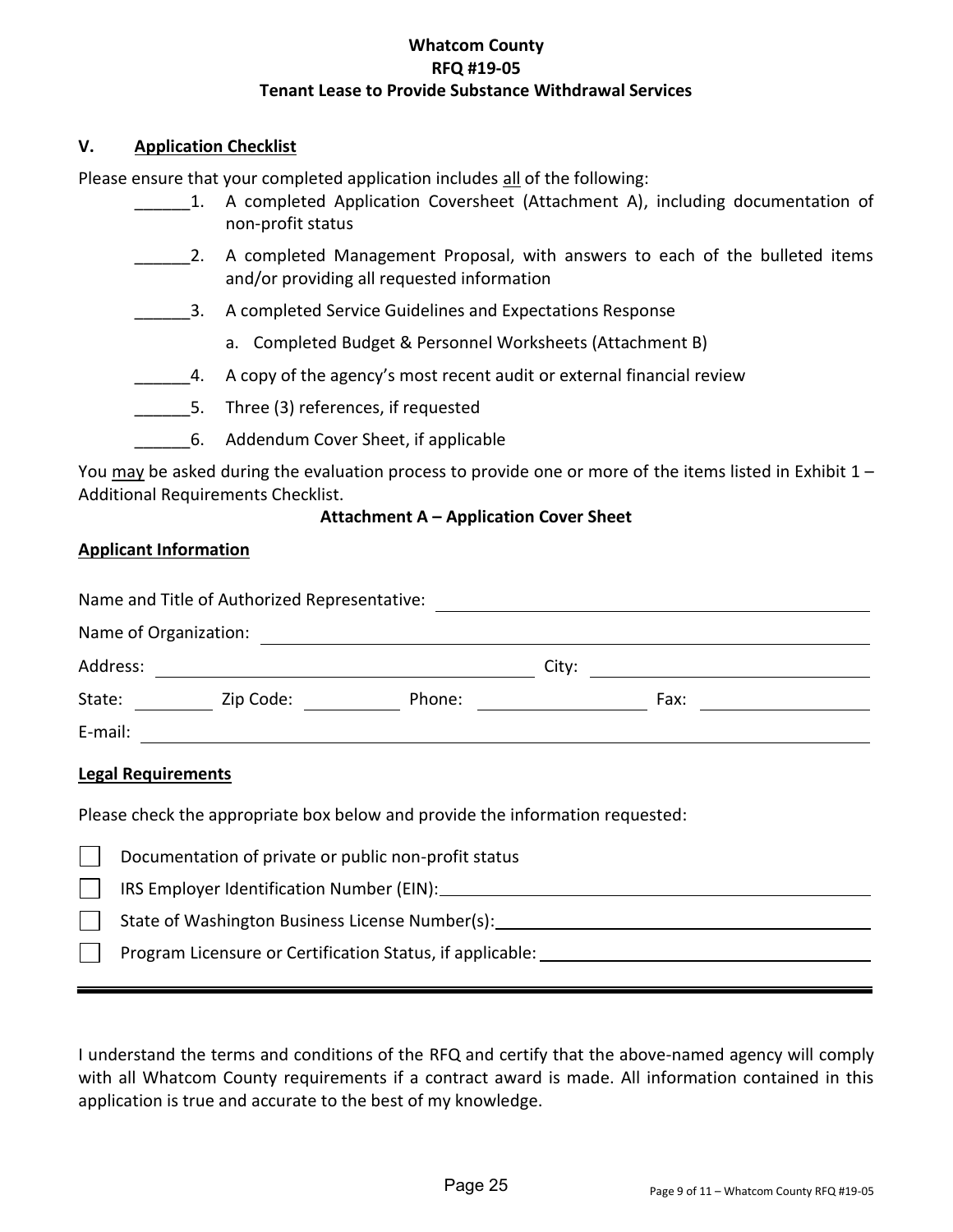Authorized Signature and Title Date